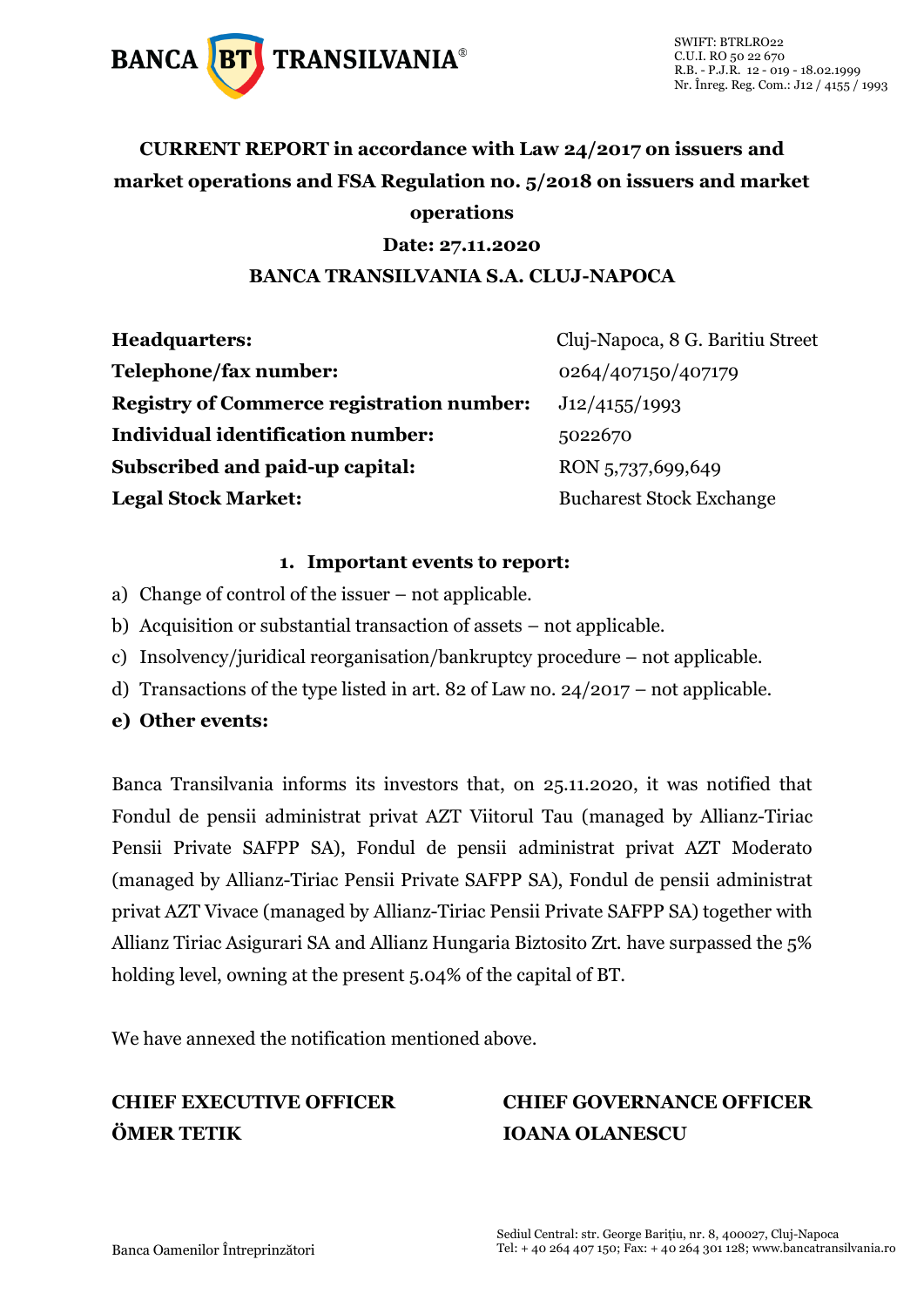### **Standard form for notification of major holdings**

| <b>NOTIFICATION OF MAJOR HOLDINGS</b> (to be sent to the relevant issuer and to the competent authority) <sup>1</sup>                                                                                                                                                                                                                                                                                                                                                                                                                                                                                                                     |                                                                            |                                                                                      |                                    |                                                |  |
|-------------------------------------------------------------------------------------------------------------------------------------------------------------------------------------------------------------------------------------------------------------------------------------------------------------------------------------------------------------------------------------------------------------------------------------------------------------------------------------------------------------------------------------------------------------------------------------------------------------------------------------------|----------------------------------------------------------------------------|--------------------------------------------------------------------------------------|------------------------------------|------------------------------------------------|--|
| 1. Identity of the issuer or the underlying issuer of existing shares to which voting rights are attached:<br><b>BANCA TRANSILVANIA S.A. (ISIN ROTLVAACNOR1)</b>                                                                                                                                                                                                                                                                                                                                                                                                                                                                          |                                                                            |                                                                                      |                                    |                                                |  |
|                                                                                                                                                                                                                                                                                                                                                                                                                                                                                                                                                                                                                                           | 2. Reason for the notification (please tick the appropriate box or boxes): |                                                                                      |                                    |                                                |  |
| [X] An acquisition or disposal of voting rights<br>[] An acquisition or disposal of financial instruments<br>[] An event changing the breakdown of voting rights<br>[] Other (please specify)":                                                                                                                                                                                                                                                                                                                                                                                                                                           |                                                                            |                                                                                      |                                    |                                                |  |
|                                                                                                                                                                                                                                                                                                                                                                                                                                                                                                                                                                                                                                           | 3. Details of person subject to the notification obligation <sup>®</sup> : |                                                                                      |                                    |                                                |  |
| Name:<br><b>Allianz SE</b>                                                                                                                                                                                                                                                                                                                                                                                                                                                                                                                                                                                                                | City and country of registered office (if applicable):<br>Munich, Germany  |                                                                                      |                                    |                                                |  |
| 4. Full name of shareholder(s) (if different from 3.) v:<br>Fondul de pensii administrat privat AZT Viitorul Tau (administrat de Allianz -Tiriac Pensii Private SAFPP)<br>Fondul de pensii facultative privat AZT Moderato (administrat de Allianz-Tiriac Pensii Private SAFPP)<br>Fondul de pensii facultative privat AZT Vivace (administrat de Allianz-Tiriac Pensii Private SAFPP)<br><b>Allianz Tiriac Asigurari SA</b><br>Allianz Hungária Biztosító Zrt.<br>5. Date of lowering, reaching or exceeding the threshold (percentage of vote) :: 19/11/2020<br>6. Total positions of person(s) subject to the notification obligation: |                                                                            |                                                                                      |                                    |                                                |  |
|                                                                                                                                                                                                                                                                                                                                                                                                                                                                                                                                                                                                                                           | % of voting rights at-<br>tached to shares (total<br>of 7.A)               | % of voting rights<br>through financial instru-<br>ments<br>(total of 7.B.1 + 7.B.2) | Total of both in % (7.A<br>$+7.B)$ | Total number of vot-<br>ing rights of issuervi |  |
| Resulting situation on<br>the date it fell below,<br>exceeded or reached<br>the threshold                                                                                                                                                                                                                                                                                                                                                                                                                                                                                                                                                 | 5,04%                                                                      | 0,00%                                                                                | 5,04%                              | 5.737.699.649                                  |  |
| Position of previous<br>notification (if applica-<br>ble)                                                                                                                                                                                                                                                                                                                                                                                                                                                                                                                                                                                 | 4,996%                                                                     | 0,00%                                                                                | 4,996%                             |                                                |  |
| 7. Notified details of the resulting situation on the date when it was exceeded, fell below or reached the thresh-<br>old <sup>vii</sup> :                                                                                                                                                                                                                                                                                                                                                                                                                                                                                                |                                                                            |                                                                                      |                                    |                                                |  |
| A: Voting rights attached to shares                                                                                                                                                                                                                                                                                                                                                                                                                                                                                                                                                                                                       |                                                                            |                                                                                      |                                    |                                                |  |
| Class/type of<br>shares                                                                                                                                                                                                                                                                                                                                                                                                                                                                                                                                                                                                                   | Number of voting rights <sup>™</sup>                                       |                                                                                      | % of voting rights                 |                                                |  |

| Class/type of<br>shares<br>ISIN code,<br>as appropriate | Number of voting rights <sup>™</sup>                                |                                                      | % of voting rights                                                  |                                                      |
|---------------------------------------------------------|---------------------------------------------------------------------|------------------------------------------------------|---------------------------------------------------------------------|------------------------------------------------------|
|                                                         | <b>Direct</b><br>(Art 69 alin. (1)-(3)<br>din Legea<br>nr. 24/2017) | <b>Indirect</b><br>(Art 70 din Legea<br>nr. 24/2017) | <b>Direct</b><br>(Art 69 alin. (1)-(3)<br>din Legea<br>nr. 24/2017) | <b>Indirect</b><br>(Art 70 din Legea<br>nr. 24/2017) |
| ROTLVAACNOR1                                            | 0                                                                   | 289.289.863                                          | 0,00%                                                               | 5,04%                                                |
|                                                         |                                                                     |                                                      |                                                                     |                                                      |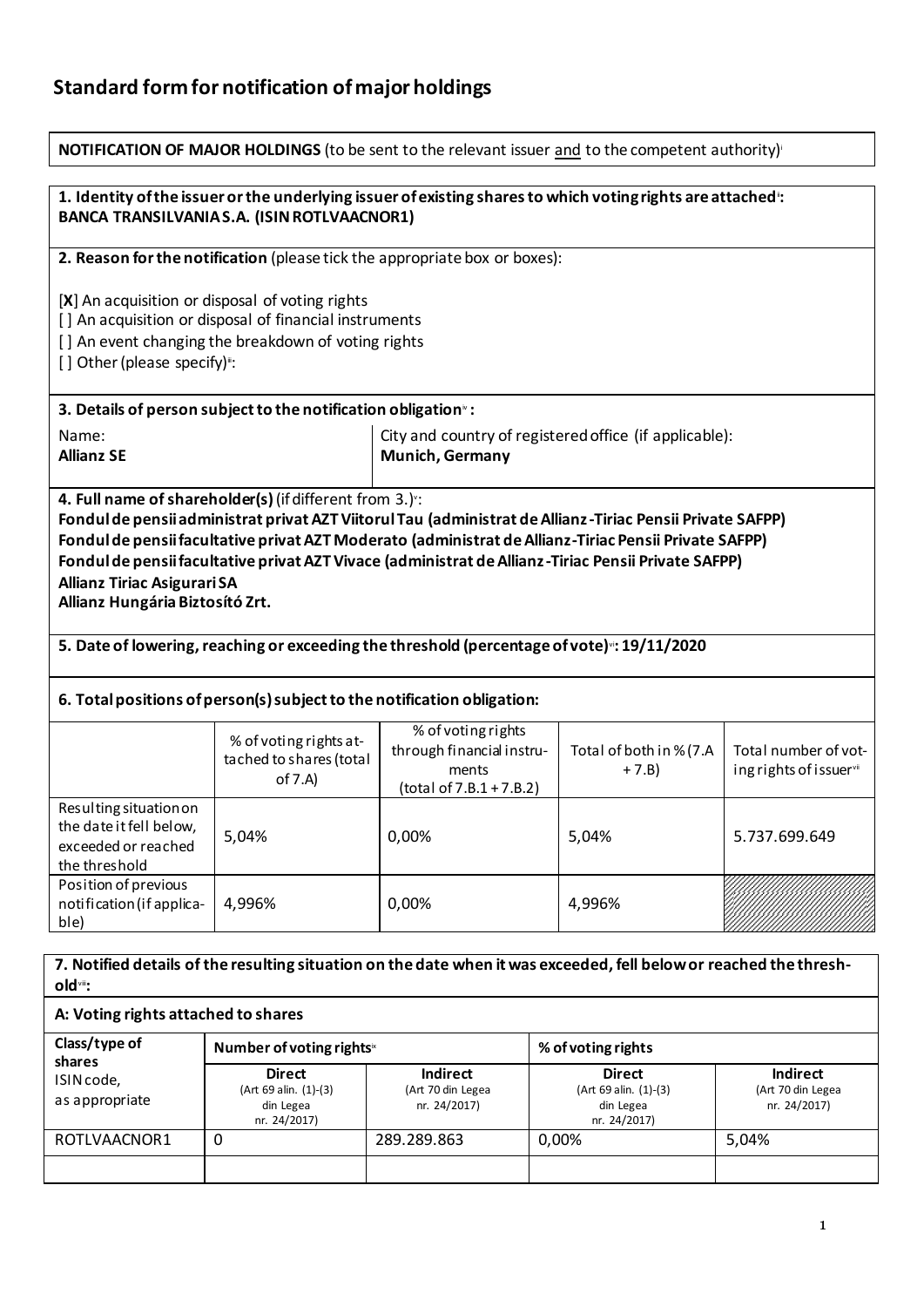| B 1: Financial Instruments according to art. 73 par. (1) lit. (a) of Law no. 24/2017 |                                     |                                         |                                                                                                  |                    |
|--------------------------------------------------------------------------------------|-------------------------------------|-----------------------------------------|--------------------------------------------------------------------------------------------------|--------------------|
| Type of financial instru-<br>ment                                                    | Expiration<br>date (due<br>date $)$ | Exercise/<br><b>Conversion Periodxi</b> | Number of voting rights<br>that may be acquired if the<br>instrument is exercised/<br>converted. | % of voting rights |
|                                                                                      |                                     |                                         |                                                                                                  |                    |
|                                                                                      |                                     |                                         |                                                                                                  |                    |
|                                                                                      |                                     |                                         |                                                                                                  |                    |
|                                                                                      |                                     | <b>SUBTOTAL B.1</b>                     |                                                                                                  |                    |

| B 2: Financial Instruments with similar economic effect according to art. 73 par. (1) lit. (b) of Law no. 24/2017 |                                            |                                                                                                                                              |  |  |  |
|-------------------------------------------------------------------------------------------------------------------|--------------------------------------------|----------------------------------------------------------------------------------------------------------------------------------------------|--|--|--|
| Type of financial in-<br>strument                                                                                 | Expiration<br>date (due date) <sup>x</sup> | Exercise/<br>Number of vot-<br>Physical or cash<br>% of voting rights<br><b>Conversion Period</b><br>settlement <sup>xii</sup><br>ing rights |  |  |  |
|                                                                                                                   |                                            |                                                                                                                                              |  |  |  |
|                                                                                                                   |                                            |                                                                                                                                              |  |  |  |
|                                                                                                                   |                                            |                                                                                                                                              |  |  |  |
|                                                                                                                   |                                            | <b>SUBTOTAL B.2</b>                                                                                                                          |  |  |  |

| 8. Information in relation to the person subject to the notification obligation (please tick the applicable box):                                                                                                                                    |                                                                                                     |                                                                                                                   |                                                                               |  |
|------------------------------------------------------------------------------------------------------------------------------------------------------------------------------------------------------------------------------------------------------|-----------------------------------------------------------------------------------------------------|-------------------------------------------------------------------------------------------------------------------|-------------------------------------------------------------------------------|--|
| [] Person subject to the notification obligation is not controlled by any natural person or legal entity and does<br>not control any entity (entities) that directly or indirectly has exposure to the issuer of the underlying shares. <sup>*</sup> |                                                                                                     |                                                                                                                   |                                                                               |  |
|                                                                                                                                                                                                                                                      | ments, starting with the individual or the ultimate legal entity that controls them <sup>**</sup> : | [X] Full chain of controlled people by virtue of which they actually hold voting rights and/or financial instru-  |                                                                               |  |
| <b>Name</b> <sup>xv</sup>                                                                                                                                                                                                                            | % of voting rights if it<br>equals or is higher than<br>the notifiable threshold                    | % of voting rights through<br>financial instruments if it<br>equals or is higher than<br>the notifiable threshold | Total of both if it equals or<br>is higher than the notifia-<br>ble threshold |  |
| 1. Allianz SE                                                                                                                                                                                                                                        |                                                                                                     |                                                                                                                   |                                                                               |  |
| 2. Allianz Holding eins<br>GmbH                                                                                                                                                                                                                      |                                                                                                     |                                                                                                                   |                                                                               |  |
| 3. Allianz New Europe<br><b>Holding GmbH</b>                                                                                                                                                                                                         |                                                                                                     |                                                                                                                   |                                                                               |  |
| 4. Allianz Tiriac Asigurari<br>SA                                                                                                                                                                                                                    |                                                                                                     |                                                                                                                   |                                                                               |  |
| 5. Allianz Tiriac Pensii Pri-<br>vate Societate de admini-                                                                                                                                                                                           |                                                                                                     |                                                                                                                   |                                                                               |  |
| strare a fondurilor de pen-<br>sii private S.A.                                                                                                                                                                                                      |                                                                                                     |                                                                                                                   |                                                                               |  |
| 5a. Fondul de pensii admi-<br>nistrat privat AZT                                                                                                                                                                                                     |                                                                                                     |                                                                                                                   |                                                                               |  |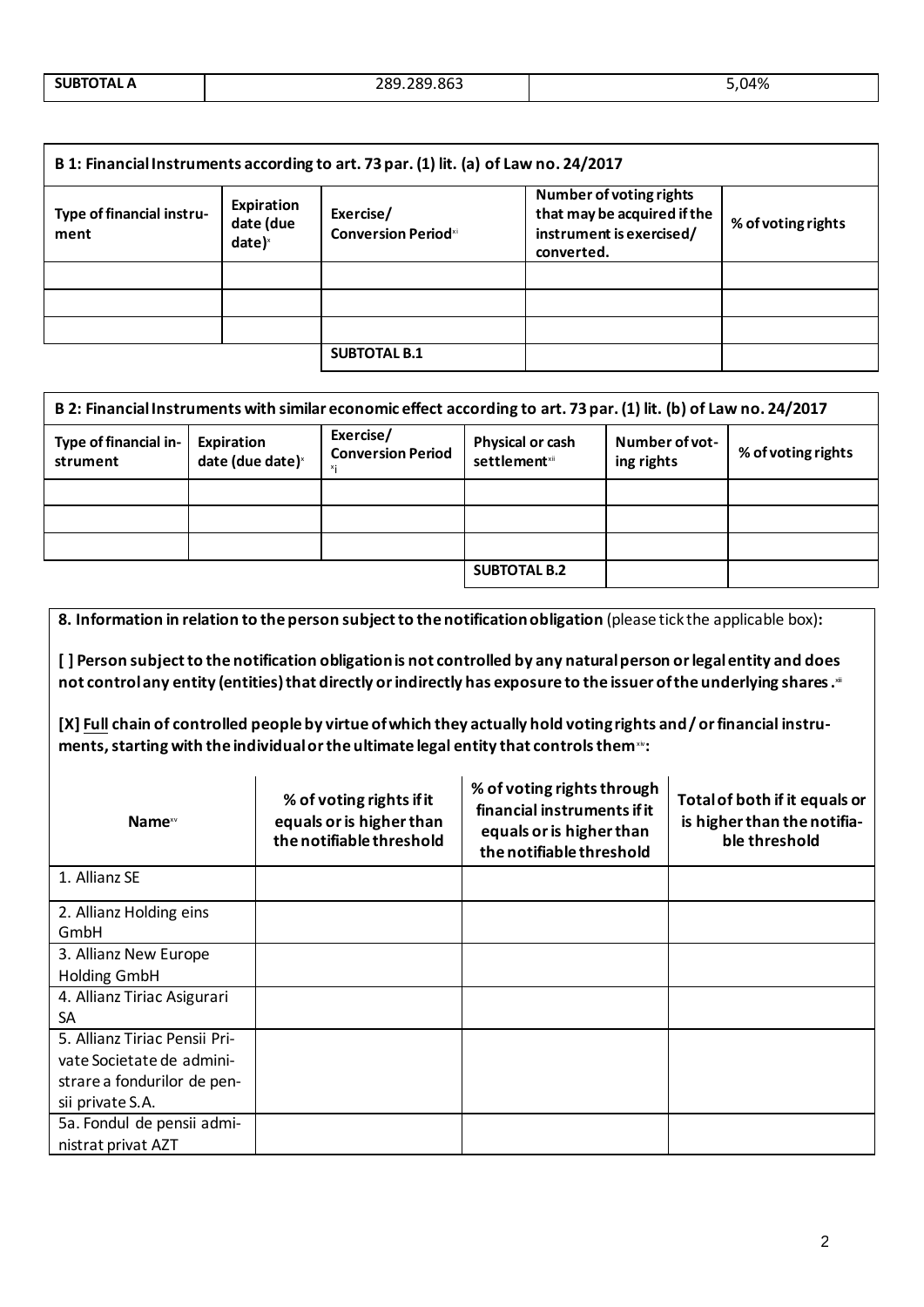| Viitorul Tau (administrat           |  |  |
|-------------------------------------|--|--|
| de Allianz-Tiriac Pensii Pri-       |  |  |
| vate SAFPP)                         |  |  |
| 5b. Fondul de pensii facul-         |  |  |
| tative privat AZT Moderato          |  |  |
| (administrat de Allianz-            |  |  |
| <b>Tiriac Pensii Private SAFPP)</b> |  |  |
| 5c. Fondul de pensii facul-         |  |  |
| tative privat AZT Vivace            |  |  |
| (administrat de Allianz-            |  |  |
| Tiriac Pensii Private SAFPP)        |  |  |
|                                     |  |  |
| 1. Allianz SE                       |  |  |
|                                     |  |  |
| 2. Allianz Holding eins             |  |  |
| GmbH                                |  |  |
| 3. Allianz New Europe               |  |  |
| <b>Holding GmbH</b>                 |  |  |
| 4. Allianz Hungária Biz-            |  |  |
| tosító Zrt.                         |  |  |

9. In case of voting by a representative: [name / trustee's name] will cease to hold [% and number] voting rights as of [date]

### 10. Additional information\*\*:

In Annex 1 an additional Organizational Chart has been provided to support section 8.

Allianz SE is the ultimate parent company of Allianz Tiriac Asigurari SA and Allianz Hungária Biztosító Zrt. which hold BANCA TRANSILVANIA S.A. shares and of Allianz Tiriac Pensii Private Societate de administrare e fondurilor de pensii private S.A. which manages holdings in BANCA TRANSILVANIA S.A. in the pension funds listed under 5a, 5b and 5c in Box 8.

Done at Munich on 24.11.2020.